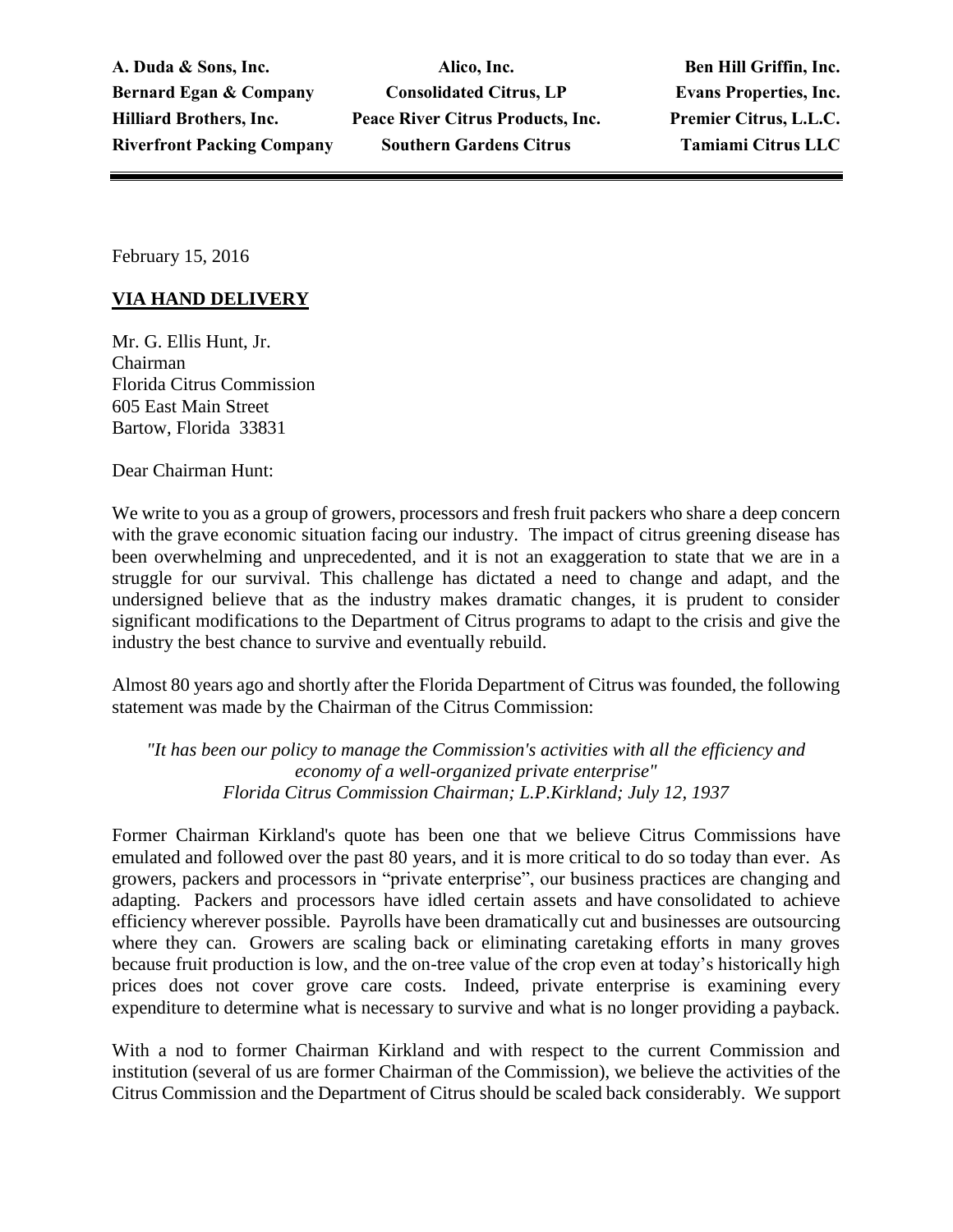recent Department efforts to deal with the difficult budget realities, but while programs and staff levels have recently been slightly streamlined, tax rates remain burdensomely high. Moreover, because of the dramatic crop declines, we believe the Department does not have adequate resources to "move the needle". And, with the current supply/demand situation, we do not believe the current marketing programs are generating an economic return for Florida growers. Fruit prices are already at historically high levels due to the short Florida crops, and prices will remain at high levels given the current supply/demand imbalance in the U.S.

While robust marketing programs are not needed to support the marketplace today (nor can we afford them in any event), the industry will undoubtedly need aggressive marketing programs one day in the future after we recover from greening and return to historical production levels. It is therefore imperative that the industry preserve the Department of Citrus and the Commission to support and advocate for our interests in times of both lean and plentiful crops.

Until the industry recovers from greening, a greatly streamlined budget is needed and here are the specific steps we believe the Florida Department of Citrus and the Citrus Commission should take in relation to the 2016-17 budget:

- Major marketing programs should be idled and the budget should provide for minimal public relations only (maintain web site, some advocacy efforts, debunking inaccurate press regarding orange and grapefruit juice and fresh fruit consumption).
- Idle new scientific and economic and market research projects.
- Streamline operations, outsource wherever possible (with other state agencies, with consultants) to cut overhead.
- Maintain the legal, regulatory and licensing functions.
- Maintain statistical reporting on fruit pricing, inventories and movement, Nielsen sales reports and the overall industry economic outlook.

While these steps represent dramatic change, they are in line with economic reality and consistent with the scope of change among "private enterprise" today. We have drafted a proposed budget (a copy of which is attached to this letter), which is aligned to fund only the above-noted programs. We believe that a \$.07 per box tax on oranges and grapefruit will allow the industry to execute the basic programs noted above. The budget will also create a huge tax cut for Florida growers large and small, and this will allow growers to redeploy resources toward new sprays and techniques with the hope of stabilizing and maintaining the tree inventory and crops we have left until the industry can replant.

Please know that the requests included in this letter are entirely unrelated to the \$.03 per box research tax, which is remitted to the Citrus Research and Development Foundation (CRDF) through the Florida Department of Agriculture. These funds are supporting vital research needed to overcome citrus greening disease and we are strongly in favor of maintaining this funding.

We understand the hardship our request will cause and the effect on personnel at the Department. We do not take that fact lightly and we stand ready to work closely with the Commission to help achieve a positive outcome. It is also our belief that we will survive this threat and in the near future thrive as an industry again.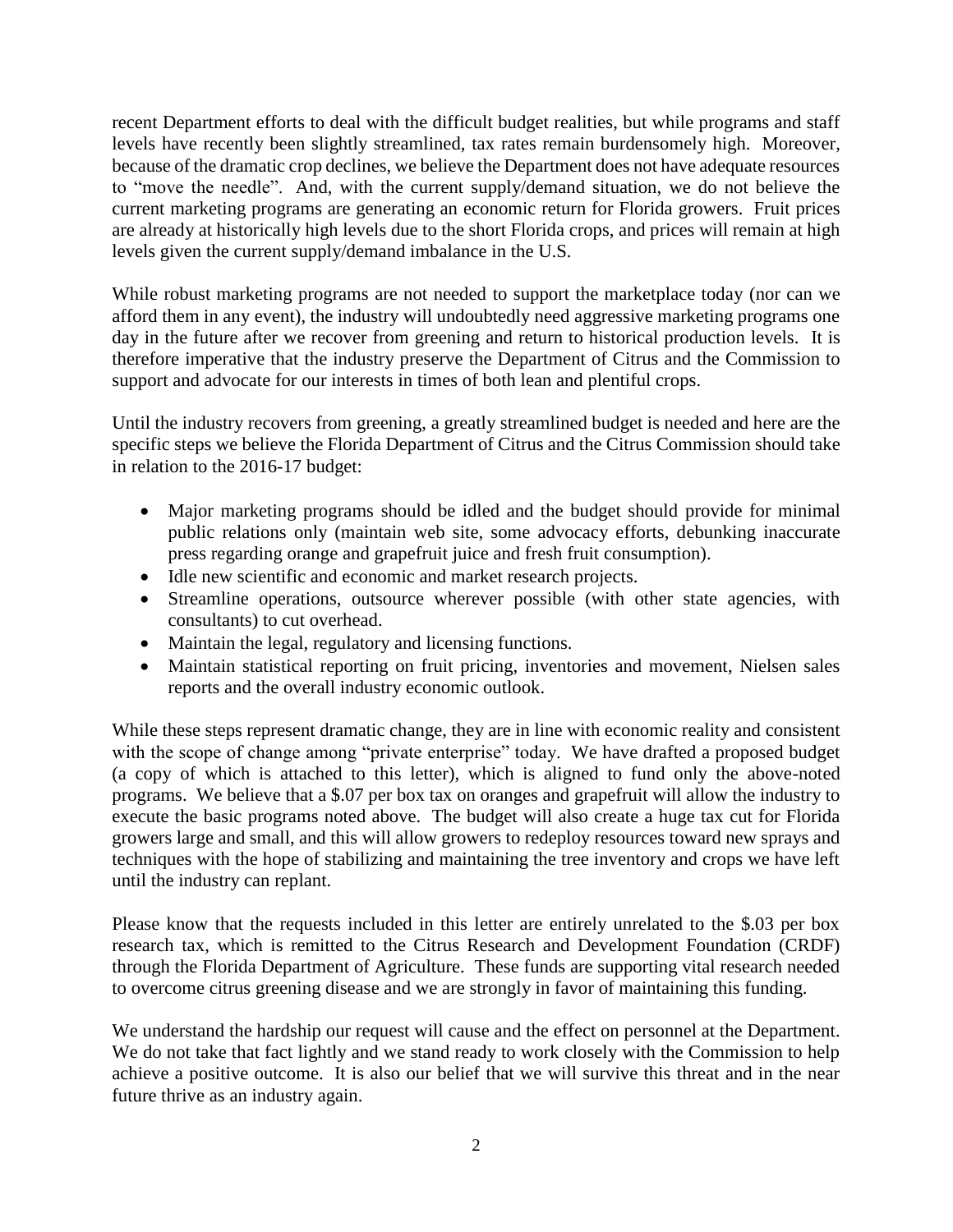Respectfully submitted,

David Duda U A. Duda & Sons, Inc. Alico, Inc.

W

Ben Hill Griffin, III Griffin, III Griffin, III Griffin, III Griffin, III Griffin, III Griffin, III Griffin, I

ricas

Charles Lucas Ron Edwards Consolidated Citrus, LP Evan Properties, Inc.

M. Hell

Joe Marlin Hilliard Bill Becker

G latter

Tom Jerkins Dan Richey<br>Premier Citrus, L.L.C. Riverfront P

Bob Buker **Ron** Mahan Southern Gardens Citrus Tamiami Citrus LLC

Ben Hill Griffin, Inc. Bernard Egan & Company

dware

Seu

Hilliard Brothers, Inc. Peace River Citrus Products, Inc.

Riverfront Packing Company

cc: The Honorable Rick Scott, Governor The Honorable Steve Crisafulli, Speaker of the House of Representatives The Honorable Adam Putman, Commissioner of Agriculture The Honorable Ben Albritton, State Representative The Honorable Denise Grimsley, State Senator Florida Citrus Commission Shannon Shepp, Executive Director, Florida Department of Citrus Florida Citrus Industry Organizations